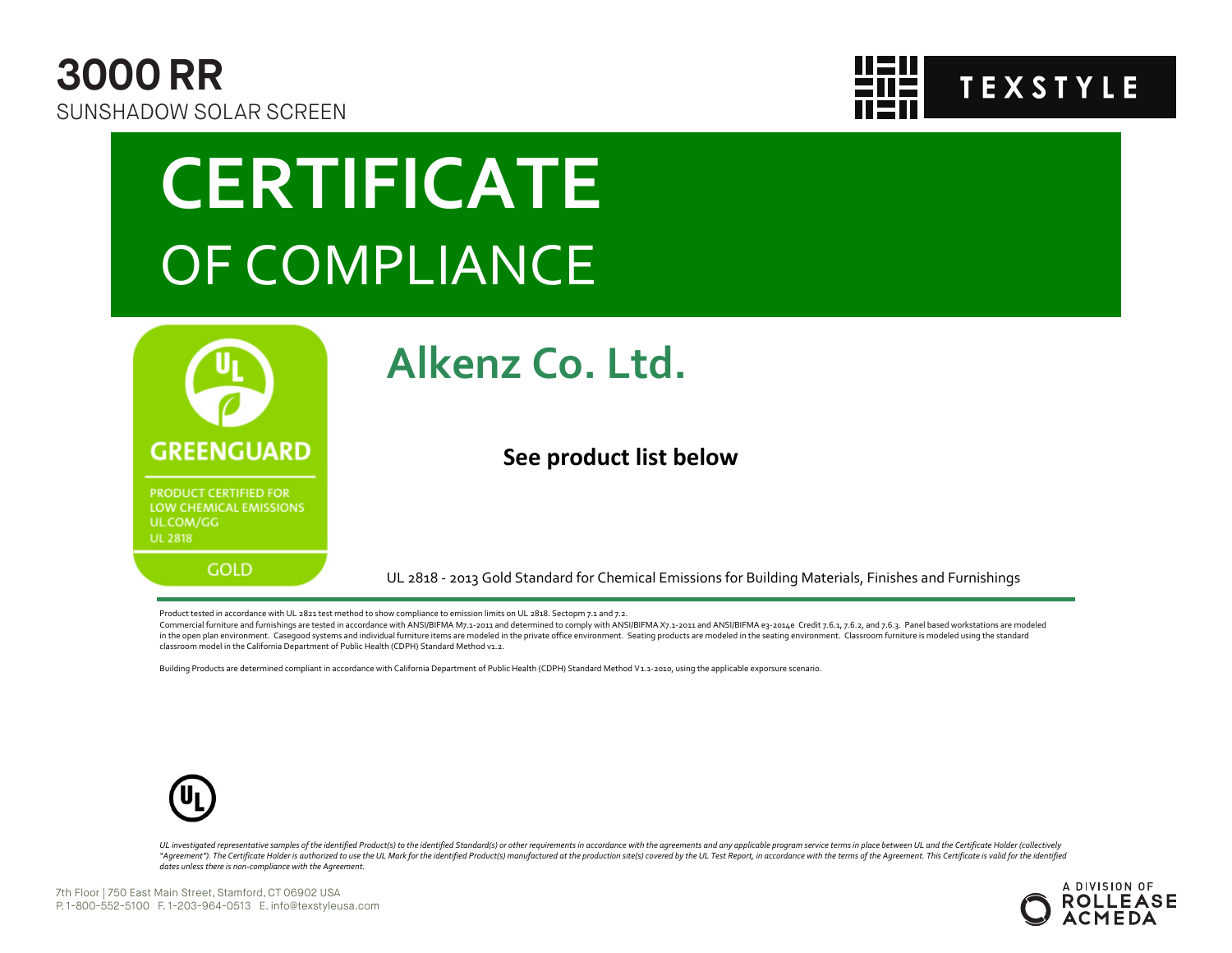



# **CERTIFICATE** OF COMPLIANCE

#### **UL GREENGUARD Certified Products Listing**

| <b>Product Name</b> | <b>Certification</b>                       | <b>Status</b> | <b>Certificate</b><br><b>Number</b> | <b>Certification Period Restrictions</b> |  |
|---------------------|--------------------------------------------|---------------|-------------------------------------|------------------------------------------|--|
|                     |                                            |               |                                     |                                          |  |
| 3000 Net Series     | <b>GREENGUARD Gold Certified Certified</b> |               | 75168-420                           | 12/22/2011-<br>12/22/2020                |  |
| 3000 RR Series      | GREENGUARD Gold Certified Certified        |               | 75169-420                           | 12/22/2011-<br>12/22/2020                |  |
| 3000 CA Series      | GREENGUARD Gold Certified Certified        |               | 75170-420                           | 12/22/2011-<br>12/22/2020                |  |
| 3000 HT Series      | GREENGUARD Gold Certified Certified        |               | 75171-420                           | 12/22/2011-<br>12/22/2020                |  |
| 4000 P Series       | GREENGUARD Gold Certified Certified        |               | 75172-420                           | 12/22/2011-<br>12/22/2020                |  |
| 4000 W Series       | GREENGUARD Gold Certified Certified        |               | 75173-420                           | 12/22/2011-<br>12/22/2020                |  |
| 4000 Q Series       | GREENGUARD Gold Certified Certified        |               | 75174-420                           | 12/22/2011-<br>12/22/2020                |  |
| <b>SS SERIES</b>    | <b>GREENGUARD Gold Certified Certified</b> |               | 75175-420                           | 12/22/2011-<br>12/22/2020                |  |
| <b>VIEW SERIES</b>  | GREENGUARD Gold Certified Certified        |               | 75176-420                           | 12/22/2011-<br>12/22/2020                |  |
| 2000 NET Series     | <b>GREENGUARD Gold Certified Certified</b> |               | 75177-420                           | 12/22/2011-<br>12/22/2020                |  |
| 4000 L Series       | GREENGUARD Gold Certified Certified        |               | 75178-420                           | 12/22/2011-<br>12/22/2020                |  |



UL investigated representative samples of the identified Product(s) to the identified Standard(s) or other requirements in accordance with the agreements and any applicable program service terms in place between UL and the "Agreement"). The Certificate Holder is authorized to use the UL Mark for the identified Product(s) manufactured at the production site(s) covered by the UL Test Report, in accordance with the terms of the Agreement. This *dates unless there is non-compliance with the Agreement.*

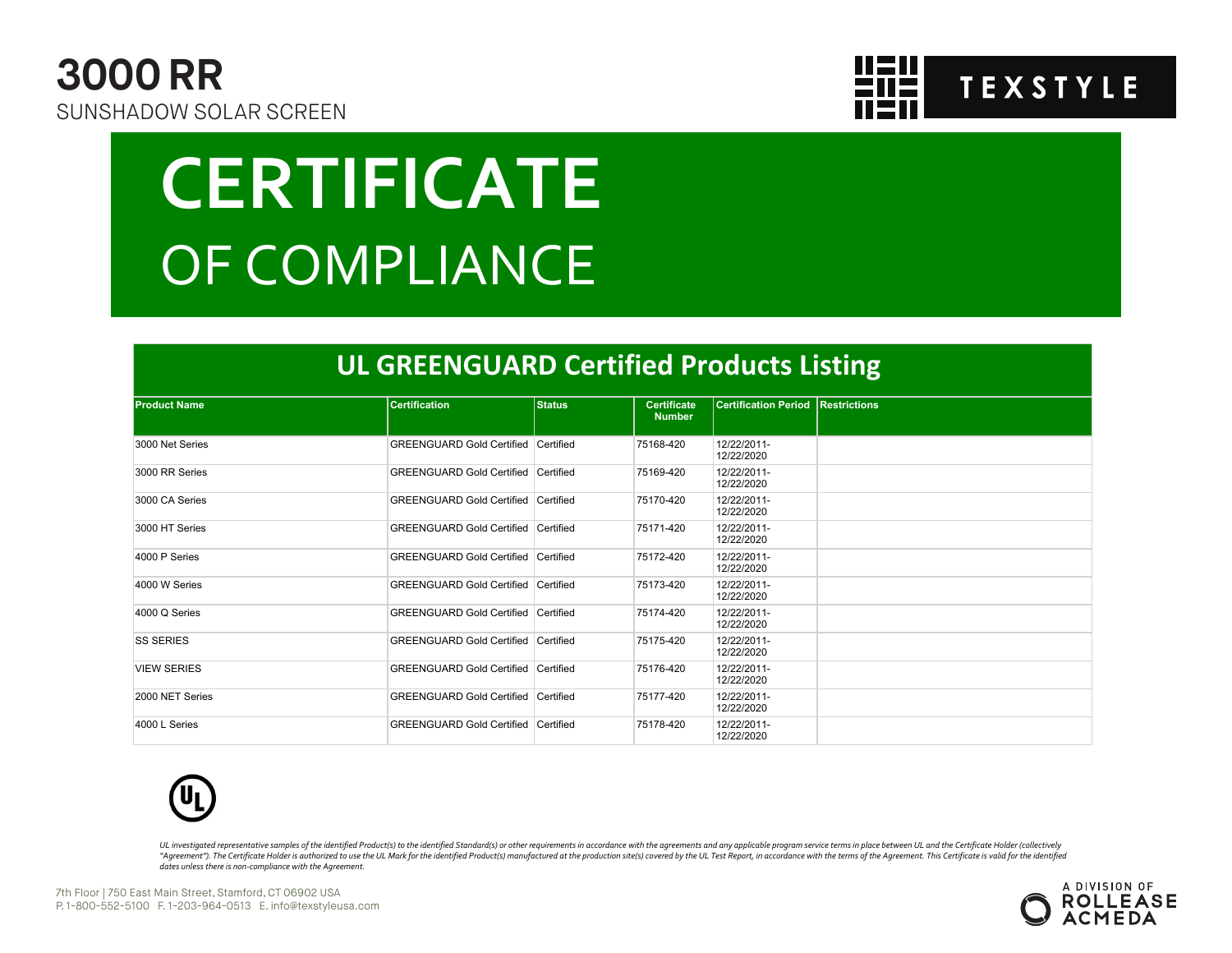### **3000 RR** SUNSHADOW SOLAR SCREEN



## **CERTIFICATE** OF COMPLIANCE

| 4000 L Series            | <b>GREENGUARD Gold Certified Certified</b> | 75179-420  | 12/22/2011-<br>12/22/2020 |  |
|--------------------------|--------------------------------------------|------------|---------------------------|--|
| 4000 NET Series          | <b>GREENGUARD Gold Certified Certified</b> | 75180-420  | 12/22/2011-<br>12/22/2020 |  |
| 4700 P Series            | <b>GREENGUARD Gold Certified Certified</b> | 75181-420  | 12/22/2011-<br>12/22/2020 |  |
| 4000 T Series            | <b>GREENGUARD Gold Certified Certified</b> | 75182-420  | 12/22/2011-<br>12/22/2020 |  |
| 3000 AT Series           | <b>GREENGUARD Gold Certified Certified</b> | 75197-420  | 12/22/2011-<br>12/22/2020 |  |
| 3000 CF Series           | <b>GREENGUARD Gold Certified Certified</b> | 75198-420  | 12/22/2011-<br>12/22/2020 |  |
| 3000 HS Series           | <b>GREENGUARD Gold Certified Certified</b> | 75573-420  | 04/07/2016-<br>12/22/2020 |  |
| 3000 CD Series           | <b>GREENGUARD Gold Certified Certified</b> | 75574-420  | 04/07/2016-<br>12/22/2020 |  |
| 4400 CM Series           | <b>GREENGUARD Gold Certified Certified</b> | 75575-420  | 04/07/2016-<br>12/22/2020 |  |
| <b>DB DB Series</b>      | <b>GREENGUARD Gold Certified Certified</b> | 75576-420  | 04/07/2016-<br>12/22/2020 |  |
| 3000 NC Series           | <b>GREENGUARD Gold Certified Certified</b> | 75577-420  | 04/07/2016-<br>12/22/2020 |  |
| 3000 NPE Series          | <b>GREENGUARD Gold Certified Certified</b> | 75578-420  | 04/07/2016-<br>12/22/2020 |  |
| 4000 NPE Series          | <b>GREENGUARD Gold Certified Certified</b> | 75579-420  | 04/07/2016-<br>12/22/2020 |  |
| 4000 Opulence(DF) Series | <b>GREENGUARD Gold Certified Certified</b> | 75580-420  | 04/07/2016-<br>12/22/2020 |  |
| 3000 RRT                 | <b>GREENGUARD Gold Certified Certified</b> | 102297-420 | 11/20/2017-<br>12/22/2020 |  |



UL investigated representative samples of the identified Product(s) to the identified Standard(s) or other requirements in accordance with the agreements and any applicable program service terms in place between UL and the "Agreement"). The Certificate Holder is authorized to use the UL Mark for the identified Product(s) manufactured at the production site(s) covered by the UL Test Report, in accordance with the terms of the Agreement. This *dates unless there is non-compliance with the Agreement.*